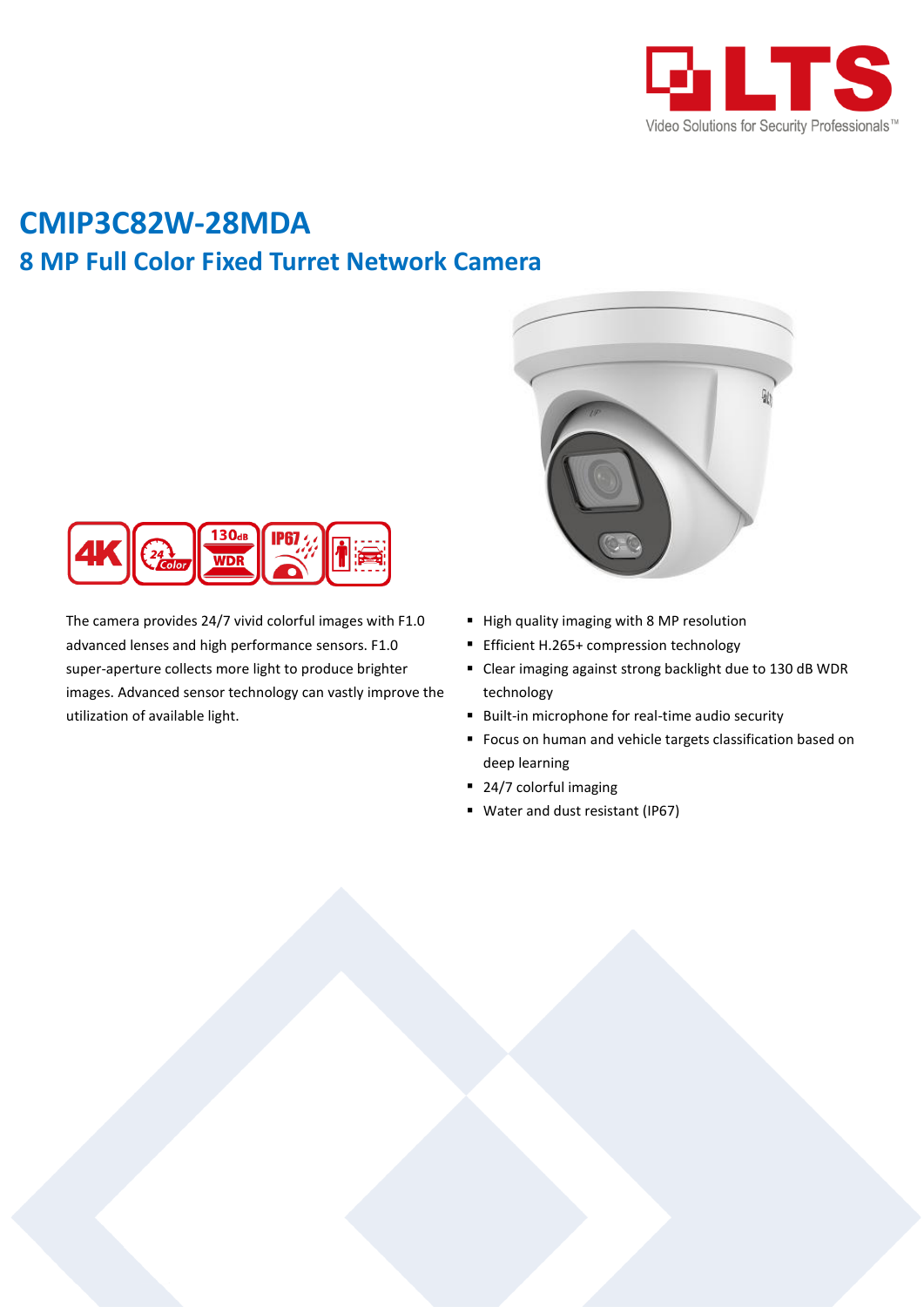

# **Specification**

| 1/1.2" Progressive Scan CMOS<br>Image Sensor<br>Max. Resolution<br>$3840 \times 2160$<br>Color: 0.0005 Lux @ (F1.0, AGC ON)<br>Min. Illumination<br>Shutter Speed<br>1/3 s to 1/100,000 s<br>24/7 Color imaging<br>Day & Night<br>Pan: 0° to 360°, tilt: 0° to 75°, rotate: 0° to 360°<br>Angle Adjustment<br>Lens<br>Fixed focal lens, 2.8 mm optional<br>Lens Type<br>2.8 mm, horizontal FOV 102°, vertical FOV 52°, diagonal FOV 124°<br>Focal Length & FOV<br>Lens Mount<br>M16<br>Fixed<br>Iris Type<br>F1.0<br>Aperture<br>Depth of Field<br>2.8 mm: 3.1 m to $\infty$<br><b>DORI</b><br><b>DORI</b><br>2.8 mm: D: 96 m, O: 38 m, R: 19 m, I: 9 m<br>Illuminator<br>White Light<br>Supplement Light Type<br>Supplement Light Range<br>Up to 98ft(30 m)<br><b>Smart Supplement Light</b><br>Yes<br><b>Video</b><br>50 Hz:<br>25 fps (3840 × 2160, 3200 × 1800, 2688 × 1520, 1920 × 1080, 1280 × 720)<br>Main Stream<br>60 Hz:<br>24 fps (3840 × 2160)<br>30 fps (3200 × 1800, 2688 × 1520, 1920 × 1080, 1280 × 720)<br>50 Hz: 25 fps (640 × 480, 640 × 360)<br>Sub-Stream<br>60 Hz: 30 fps (640 × 480, 640 × 360)<br>50 Hz: 10 fps (1920 × 1080, 1280 × 720, 640 × 480, 640 × 360)<br><b>Third Stream</b><br>60 Hz: 10 fps (1920 x 1080, 1280 × 720, 640 × 480, 640 × 360)<br>Main stream: H.265/H.264/H.264+/H.265+<br>Sub-stream: H.265/H.264/MJPEG<br>Video Compression<br>Third stream: H.265/H.264<br>Video Bit Rate<br>32 Kbps to 16 Mbps<br>Baseline Profile/Main Profile/High Profile<br>H.264 Type<br>Main Profile<br>H.265 Type<br>CBR/VBR<br><b>Bit Rate Control</b><br>Scalable Video Coding (SVC)<br>H.264 and H.265 encoding<br>1 fixed region for main stream and sub-stream<br>Region of Interest (ROI)<br><b>Audio</b><br>Yes<br><b>Environment Noise Filtering</b><br><b>Audio Sampling Rate</b><br>8 kHz/16 kHz/32 kHz/44.1 kHz/48 kHz<br><b>Audio Compression</b><br>G.711ulaw/G.711alaw/G.722.1/G.726/MP2L2/PCM/MP3/AAC | Camera |  |  |  |  |  |
|---------------------------------------------------------------------------------------------------------------------------------------------------------------------------------------------------------------------------------------------------------------------------------------------------------------------------------------------------------------------------------------------------------------------------------------------------------------------------------------------------------------------------------------------------------------------------------------------------------------------------------------------------------------------------------------------------------------------------------------------------------------------------------------------------------------------------------------------------------------------------------------------------------------------------------------------------------------------------------------------------------------------------------------------------------------------------------------------------------------------------------------------------------------------------------------------------------------------------------------------------------------------------------------------------------------------------------------------------------------------------------------------------------------------------------------------------------------------------------------------------------------------------------------------------------------------------------------------------------------------------------------------------------------------------------------------------------------------------------------------------------------------------------------------------------------------------------------------------------------------------------------------------------------------------------------------------|--------|--|--|--|--|--|
|                                                                                                                                                                                                                                                                                                                                                                                                                                                                                                                                                                                                                                                                                                                                                                                                                                                                                                                                                                                                                                                                                                                                                                                                                                                                                                                                                                                                                                                                                                                                                                                                                                                                                                                                                                                                                                                                                                                                                   |        |  |  |  |  |  |
|                                                                                                                                                                                                                                                                                                                                                                                                                                                                                                                                                                                                                                                                                                                                                                                                                                                                                                                                                                                                                                                                                                                                                                                                                                                                                                                                                                                                                                                                                                                                                                                                                                                                                                                                                                                                                                                                                                                                                   |        |  |  |  |  |  |
|                                                                                                                                                                                                                                                                                                                                                                                                                                                                                                                                                                                                                                                                                                                                                                                                                                                                                                                                                                                                                                                                                                                                                                                                                                                                                                                                                                                                                                                                                                                                                                                                                                                                                                                                                                                                                                                                                                                                                   |        |  |  |  |  |  |
|                                                                                                                                                                                                                                                                                                                                                                                                                                                                                                                                                                                                                                                                                                                                                                                                                                                                                                                                                                                                                                                                                                                                                                                                                                                                                                                                                                                                                                                                                                                                                                                                                                                                                                                                                                                                                                                                                                                                                   |        |  |  |  |  |  |
|                                                                                                                                                                                                                                                                                                                                                                                                                                                                                                                                                                                                                                                                                                                                                                                                                                                                                                                                                                                                                                                                                                                                                                                                                                                                                                                                                                                                                                                                                                                                                                                                                                                                                                                                                                                                                                                                                                                                                   |        |  |  |  |  |  |
|                                                                                                                                                                                                                                                                                                                                                                                                                                                                                                                                                                                                                                                                                                                                                                                                                                                                                                                                                                                                                                                                                                                                                                                                                                                                                                                                                                                                                                                                                                                                                                                                                                                                                                                                                                                                                                                                                                                                                   |        |  |  |  |  |  |
|                                                                                                                                                                                                                                                                                                                                                                                                                                                                                                                                                                                                                                                                                                                                                                                                                                                                                                                                                                                                                                                                                                                                                                                                                                                                                                                                                                                                                                                                                                                                                                                                                                                                                                                                                                                                                                                                                                                                                   |        |  |  |  |  |  |
|                                                                                                                                                                                                                                                                                                                                                                                                                                                                                                                                                                                                                                                                                                                                                                                                                                                                                                                                                                                                                                                                                                                                                                                                                                                                                                                                                                                                                                                                                                                                                                                                                                                                                                                                                                                                                                                                                                                                                   |        |  |  |  |  |  |
|                                                                                                                                                                                                                                                                                                                                                                                                                                                                                                                                                                                                                                                                                                                                                                                                                                                                                                                                                                                                                                                                                                                                                                                                                                                                                                                                                                                                                                                                                                                                                                                                                                                                                                                                                                                                                                                                                                                                                   |        |  |  |  |  |  |
|                                                                                                                                                                                                                                                                                                                                                                                                                                                                                                                                                                                                                                                                                                                                                                                                                                                                                                                                                                                                                                                                                                                                                                                                                                                                                                                                                                                                                                                                                                                                                                                                                                                                                                                                                                                                                                                                                                                                                   |        |  |  |  |  |  |
|                                                                                                                                                                                                                                                                                                                                                                                                                                                                                                                                                                                                                                                                                                                                                                                                                                                                                                                                                                                                                                                                                                                                                                                                                                                                                                                                                                                                                                                                                                                                                                                                                                                                                                                                                                                                                                                                                                                                                   |        |  |  |  |  |  |
|                                                                                                                                                                                                                                                                                                                                                                                                                                                                                                                                                                                                                                                                                                                                                                                                                                                                                                                                                                                                                                                                                                                                                                                                                                                                                                                                                                                                                                                                                                                                                                                                                                                                                                                                                                                                                                                                                                                                                   |        |  |  |  |  |  |
|                                                                                                                                                                                                                                                                                                                                                                                                                                                                                                                                                                                                                                                                                                                                                                                                                                                                                                                                                                                                                                                                                                                                                                                                                                                                                                                                                                                                                                                                                                                                                                                                                                                                                                                                                                                                                                                                                                                                                   |        |  |  |  |  |  |
|                                                                                                                                                                                                                                                                                                                                                                                                                                                                                                                                                                                                                                                                                                                                                                                                                                                                                                                                                                                                                                                                                                                                                                                                                                                                                                                                                                                                                                                                                                                                                                                                                                                                                                                                                                                                                                                                                                                                                   |        |  |  |  |  |  |
|                                                                                                                                                                                                                                                                                                                                                                                                                                                                                                                                                                                                                                                                                                                                                                                                                                                                                                                                                                                                                                                                                                                                                                                                                                                                                                                                                                                                                                                                                                                                                                                                                                                                                                                                                                                                                                                                                                                                                   |        |  |  |  |  |  |
|                                                                                                                                                                                                                                                                                                                                                                                                                                                                                                                                                                                                                                                                                                                                                                                                                                                                                                                                                                                                                                                                                                                                                                                                                                                                                                                                                                                                                                                                                                                                                                                                                                                                                                                                                                                                                                                                                                                                                   |        |  |  |  |  |  |
|                                                                                                                                                                                                                                                                                                                                                                                                                                                                                                                                                                                                                                                                                                                                                                                                                                                                                                                                                                                                                                                                                                                                                                                                                                                                                                                                                                                                                                                                                                                                                                                                                                                                                                                                                                                                                                                                                                                                                   |        |  |  |  |  |  |
|                                                                                                                                                                                                                                                                                                                                                                                                                                                                                                                                                                                                                                                                                                                                                                                                                                                                                                                                                                                                                                                                                                                                                                                                                                                                                                                                                                                                                                                                                                                                                                                                                                                                                                                                                                                                                                                                                                                                                   |        |  |  |  |  |  |
|                                                                                                                                                                                                                                                                                                                                                                                                                                                                                                                                                                                                                                                                                                                                                                                                                                                                                                                                                                                                                                                                                                                                                                                                                                                                                                                                                                                                                                                                                                                                                                                                                                                                                                                                                                                                                                                                                                                                                   |        |  |  |  |  |  |
|                                                                                                                                                                                                                                                                                                                                                                                                                                                                                                                                                                                                                                                                                                                                                                                                                                                                                                                                                                                                                                                                                                                                                                                                                                                                                                                                                                                                                                                                                                                                                                                                                                                                                                                                                                                                                                                                                                                                                   |        |  |  |  |  |  |
|                                                                                                                                                                                                                                                                                                                                                                                                                                                                                                                                                                                                                                                                                                                                                                                                                                                                                                                                                                                                                                                                                                                                                                                                                                                                                                                                                                                                                                                                                                                                                                                                                                                                                                                                                                                                                                                                                                                                                   |        |  |  |  |  |  |
|                                                                                                                                                                                                                                                                                                                                                                                                                                                                                                                                                                                                                                                                                                                                                                                                                                                                                                                                                                                                                                                                                                                                                                                                                                                                                                                                                                                                                                                                                                                                                                                                                                                                                                                                                                                                                                                                                                                                                   |        |  |  |  |  |  |
|                                                                                                                                                                                                                                                                                                                                                                                                                                                                                                                                                                                                                                                                                                                                                                                                                                                                                                                                                                                                                                                                                                                                                                                                                                                                                                                                                                                                                                                                                                                                                                                                                                                                                                                                                                                                                                                                                                                                                   |        |  |  |  |  |  |
|                                                                                                                                                                                                                                                                                                                                                                                                                                                                                                                                                                                                                                                                                                                                                                                                                                                                                                                                                                                                                                                                                                                                                                                                                                                                                                                                                                                                                                                                                                                                                                                                                                                                                                                                                                                                                                                                                                                                                   |        |  |  |  |  |  |
|                                                                                                                                                                                                                                                                                                                                                                                                                                                                                                                                                                                                                                                                                                                                                                                                                                                                                                                                                                                                                                                                                                                                                                                                                                                                                                                                                                                                                                                                                                                                                                                                                                                                                                                                                                                                                                                                                                                                                   |        |  |  |  |  |  |
|                                                                                                                                                                                                                                                                                                                                                                                                                                                                                                                                                                                                                                                                                                                                                                                                                                                                                                                                                                                                                                                                                                                                                                                                                                                                                                                                                                                                                                                                                                                                                                                                                                                                                                                                                                                                                                                                                                                                                   |        |  |  |  |  |  |
|                                                                                                                                                                                                                                                                                                                                                                                                                                                                                                                                                                                                                                                                                                                                                                                                                                                                                                                                                                                                                                                                                                                                                                                                                                                                                                                                                                                                                                                                                                                                                                                                                                                                                                                                                                                                                                                                                                                                                   |        |  |  |  |  |  |
|                                                                                                                                                                                                                                                                                                                                                                                                                                                                                                                                                                                                                                                                                                                                                                                                                                                                                                                                                                                                                                                                                                                                                                                                                                                                                                                                                                                                                                                                                                                                                                                                                                                                                                                                                                                                                                                                                                                                                   |        |  |  |  |  |  |
|                                                                                                                                                                                                                                                                                                                                                                                                                                                                                                                                                                                                                                                                                                                                                                                                                                                                                                                                                                                                                                                                                                                                                                                                                                                                                                                                                                                                                                                                                                                                                                                                                                                                                                                                                                                                                                                                                                                                                   |        |  |  |  |  |  |
|                                                                                                                                                                                                                                                                                                                                                                                                                                                                                                                                                                                                                                                                                                                                                                                                                                                                                                                                                                                                                                                                                                                                                                                                                                                                                                                                                                                                                                                                                                                                                                                                                                                                                                                                                                                                                                                                                                                                                   |        |  |  |  |  |  |
|                                                                                                                                                                                                                                                                                                                                                                                                                                                                                                                                                                                                                                                                                                                                                                                                                                                                                                                                                                                                                                                                                                                                                                                                                                                                                                                                                                                                                                                                                                                                                                                                                                                                                                                                                                                                                                                                                                                                                   |        |  |  |  |  |  |
|                                                                                                                                                                                                                                                                                                                                                                                                                                                                                                                                                                                                                                                                                                                                                                                                                                                                                                                                                                                                                                                                                                                                                                                                                                                                                                                                                                                                                                                                                                                                                                                                                                                                                                                                                                                                                                                                                                                                                   |        |  |  |  |  |  |
|                                                                                                                                                                                                                                                                                                                                                                                                                                                                                                                                                                                                                                                                                                                                                                                                                                                                                                                                                                                                                                                                                                                                                                                                                                                                                                                                                                                                                                                                                                                                                                                                                                                                                                                                                                                                                                                                                                                                                   |        |  |  |  |  |  |
|                                                                                                                                                                                                                                                                                                                                                                                                                                                                                                                                                                                                                                                                                                                                                                                                                                                                                                                                                                                                                                                                                                                                                                                                                                                                                                                                                                                                                                                                                                                                                                                                                                                                                                                                                                                                                                                                                                                                                   |        |  |  |  |  |  |
|                                                                                                                                                                                                                                                                                                                                                                                                                                                                                                                                                                                                                                                                                                                                                                                                                                                                                                                                                                                                                                                                                                                                                                                                                                                                                                                                                                                                                                                                                                                                                                                                                                                                                                                                                                                                                                                                                                                                                   |        |  |  |  |  |  |
|                                                                                                                                                                                                                                                                                                                                                                                                                                                                                                                                                                                                                                                                                                                                                                                                                                                                                                                                                                                                                                                                                                                                                                                                                                                                                                                                                                                                                                                                                                                                                                                                                                                                                                                                                                                                                                                                                                                                                   |        |  |  |  |  |  |
|                                                                                                                                                                                                                                                                                                                                                                                                                                                                                                                                                                                                                                                                                                                                                                                                                                                                                                                                                                                                                                                                                                                                                                                                                                                                                                                                                                                                                                                                                                                                                                                                                                                                                                                                                                                                                                                                                                                                                   |        |  |  |  |  |  |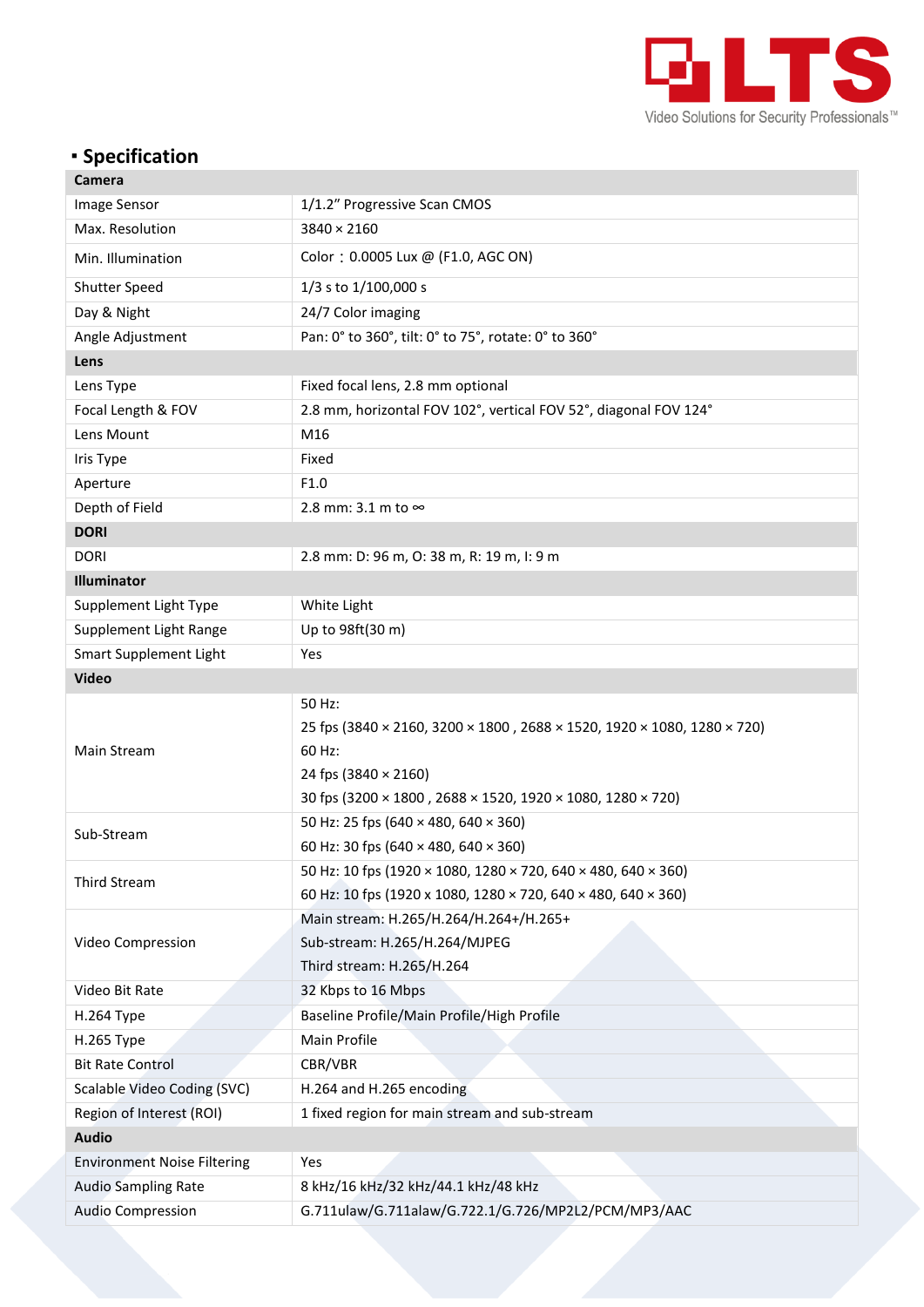

| Audio Bit Rate                | 64 Kbps (G.711ulaw/G.711alaw)/16 Kbps (G.722.1)/16 Kbps (G.726)/32 to 192 Kbps<br>(MP2L2)/8 to 320 Kbps (MP3)/16 to 64 Kbps (AAC)                                                                                                      |  |  |  |
|-------------------------------|----------------------------------------------------------------------------------------------------------------------------------------------------------------------------------------------------------------------------------------|--|--|--|
| <b>Network</b>                |                                                                                                                                                                                                                                        |  |  |  |
| Simultaneous Live View        | Up to 6 channels                                                                                                                                                                                                                       |  |  |  |
| API                           | Open Network Video Interface (Profile S, Profile G, Profile T), ISAPI, SDK, ISUP                                                                                                                                                       |  |  |  |
| Protocols                     | TCP/IP, ICMP, HTTP, HTTPS, FTP, DHCP, DNS, DDNS, RTP, RTSP, NTP, UPnP, SMTP,<br>IGMP, 802.1X, QoS, IPv4, IPv6, UDP, Bonjour, SSL/TLS, PPPoE, SNMP                                                                                      |  |  |  |
| User/Host                     | Up to 32 users. 3 user levels: administrator, operator and user                                                                                                                                                                        |  |  |  |
| Security                      | Password protection, complicated password, HTTPS encryption, IP address filter,<br>Security Audit Log, basic and digest authentication for HTTP/HTTPS, TLS 1.1/1.2, WSSE<br>and digest authentication for Open Network Video Interface |  |  |  |
| Network Storage               | NAS (NFS, SMB/CIFS), auto network replenishment (ANR)                                                                                                                                                                                  |  |  |  |
| Web Browser                   | Plug-in required live view: IE 10, IE 11<br>Plug-in free live view : Chrome 57.0+, Firefox 52.0+<br>Local service: Chrome 57.0+, Firefox 52.0+                                                                                         |  |  |  |
| Image                         |                                                                                                                                                                                                                                        |  |  |  |
| Wide Dynamic Range (WDR)      | 130 dB                                                                                                                                                                                                                                 |  |  |  |
| Privacy Mask                  | 8 programmable polygon privacy masks, mask color or mosaic configurable                                                                                                                                                                |  |  |  |
| Day/Night Switch              | Day, Night, Auto, Schedule                                                                                                                                                                                                             |  |  |  |
| Image Enhancement             | BLC, HLC, 3D DNR                                                                                                                                                                                                                       |  |  |  |
| Image Parameters Switch       | Yes                                                                                                                                                                                                                                    |  |  |  |
| <b>Image Settings</b>         | Rotate mode, saturation, brightness, contrast, sharpness, gain, white balance<br>adjustable by client software or web browser                                                                                                          |  |  |  |
| <b>Interface</b>              |                                                                                                                                                                                                                                        |  |  |  |
| <b>Ethernet Interface</b>     | 1 RJ45 10 M/100 M self-adaptive Ethernet port                                                                                                                                                                                          |  |  |  |
| On-Board Storage              | Built-in memory card slot, support microSD/SDHC/SDXC/TF card, up to 256 GB                                                                                                                                                             |  |  |  |
| Built-in Microphone           | Yes                                                                                                                                                                                                                                    |  |  |  |
| Event                         |                                                                                                                                                                                                                                        |  |  |  |
| <b>Basic Event</b>            | Motion detection (support alarm triggering by specified target types (human and<br>vehicle)), video tampering alarm, exception (network disconnected, IP address conflict,<br>illegal login, HDD full, HDD error)                      |  |  |  |
| <b>Smart Event</b>            | Line crossing detection, intrusion detection, region entrance detection, region exiting<br>detection (support alarm triggering by specified target types (human and vehicle))<br>Scene change detection                                |  |  |  |
| Linkage                       | Upload toNAS/memory card/FTP, notify surveillance center, trigger record, trigger<br>capture, send email                                                                                                                               |  |  |  |
| <b>Deep Learning Function</b> |                                                                                                                                                                                                                                        |  |  |  |
| <b>Face Capture</b>           | Yes                                                                                                                                                                                                                                    |  |  |  |
| General                       |                                                                                                                                                                                                                                        |  |  |  |
| Power                         | 12 VDC, 0.46 A, max. 5.5 W                                                                                                                                                                                                             |  |  |  |
|                               | PoE: 802.3af, 36 V to 57 V, 0.18 A to 0.11 A, max. 6.5 W                                                                                                                                                                               |  |  |  |
| Material                      | Cover: metal, main body: metal                                                                                                                                                                                                         |  |  |  |
| Dimension                     | $\emptyset$ 138.3 mm × 120.1 mm ( $\emptyset$ 5.4" × 4.7")                                                                                                                                                                             |  |  |  |
| Package Dimension             | 170 mm $\times$ 170 mm $\times$ 150 mm (6.7" $\times$ 6.7" $\times$ 5.9")                                                                                                                                                              |  |  |  |
| Weight                        | Approx. 870 g (1.9 lb.)                                                                                                                                                                                                                |  |  |  |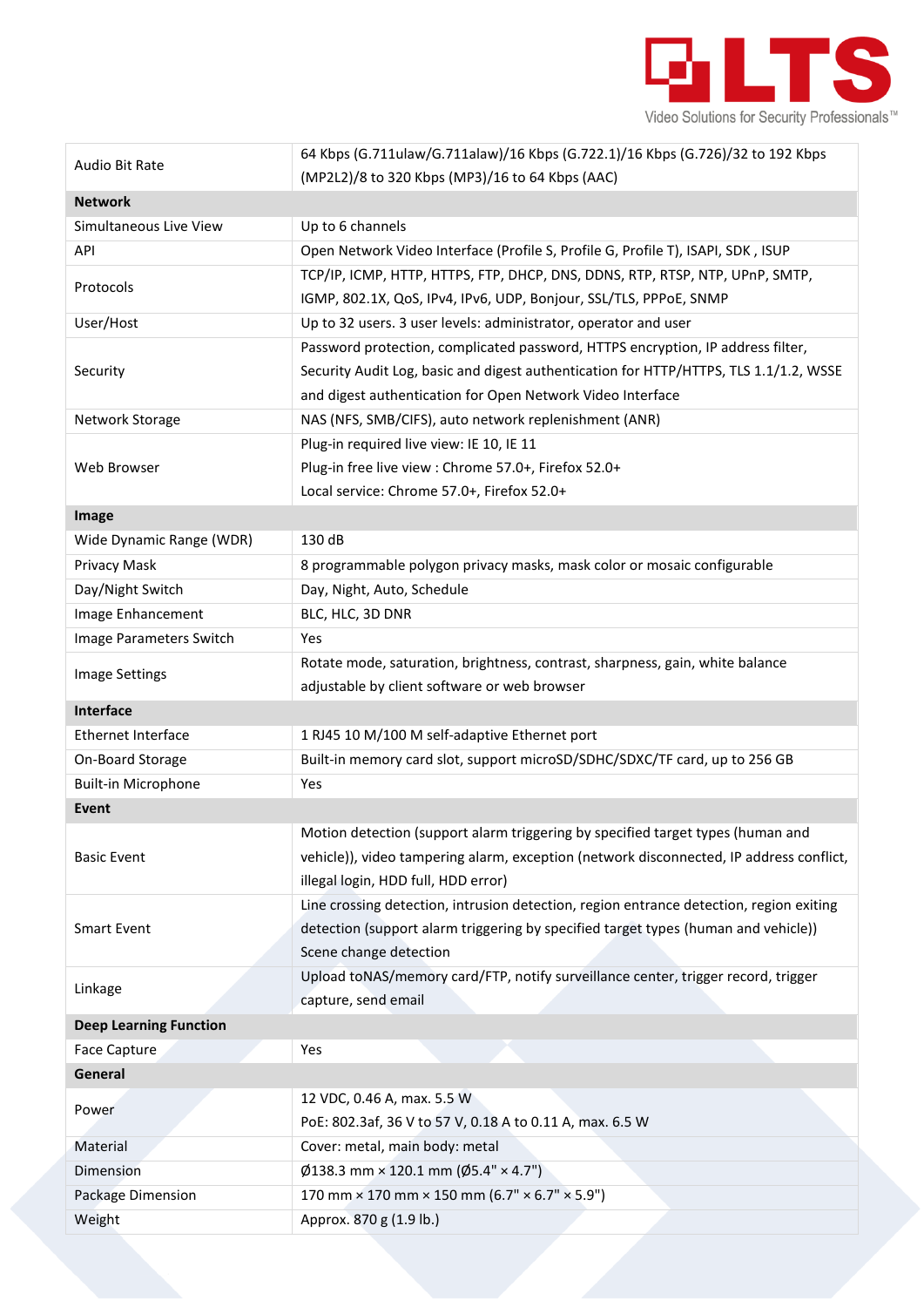

| With Package Weight                        | Approx. 1160 g (2.6 lb.)                                                                 |  |  |  |
|--------------------------------------------|------------------------------------------------------------------------------------------|--|--|--|
| <b>Storage Conditions</b>                  | -30 °C to 60 °C (-22 °F to 140 °F). Humidity 95% or less (non-condensing)                |  |  |  |
| <b>Startup and Operating</b><br>Conditions | -30 °C to 60 °C (-22 °F to 140 °F). Humidity 95% or less (non-condensing)                |  |  |  |
|                                            | 33 languages                                                                             |  |  |  |
|                                            | English, Russian, Estonian, Bulgarian, Hungarian, Greek, German, Italian, Czech, Slovak, |  |  |  |
| Language                                   | French, Polish, Dutch, Portuguese, Spanish, Romanian, Danish, Swedish, Norwegian,        |  |  |  |
|                                            | Finnish, Croatian, Slovenian, Serbian, Turkish, Korean, Traditional Chinese, Thai,       |  |  |  |
|                                            | Vietnamese, Japanese, Latvian, Lithuanian, Portuguese (Brazil), Ukrainian                |  |  |  |
| <b>General Function</b>                    | Anti-flicker, heartbeat, mirror, password reset via e-mail, pixel counter                |  |  |  |
| Software Reset                             | Yes                                                                                      |  |  |  |
| Approval                                   |                                                                                          |  |  |  |
|                                            | FCC (47 CFR Part 15, Subpart B)                                                          |  |  |  |
|                                            | CE-EMC (EN 55032: 2015, EN 61000-3-2: 2019, EN 61000-3-3: 2013+A1: 2019, EN              |  |  |  |
| <b>EMC</b>                                 | 50130-4: 2011+A1: 2014)                                                                  |  |  |  |
|                                            | RCM (AS/NZS CISPR 32: 2015)                                                              |  |  |  |
|                                            | IC (ICES-003: Issue 7)                                                                   |  |  |  |
|                                            | KC (KN32: 2015, KN35: 2015)                                                              |  |  |  |
| Safety                                     | UL (UL 62368-1)                                                                          |  |  |  |
|                                            | CB (IEC 62368-1: 2014+A11)                                                               |  |  |  |
|                                            | CE-LVD (EN 62368-1: 2014/A11: 2017)                                                      |  |  |  |
|                                            | CE-RoHS (2011/65/EU)                                                                     |  |  |  |
| Environment                                | WEEE (2012/19/EU)                                                                        |  |  |  |
|                                            | Reach (Regulation (EC) No 1907/2006)                                                     |  |  |  |
| Protection                                 | IP67 (IEC 60529-2013)                                                                    |  |  |  |

## **Dimension**